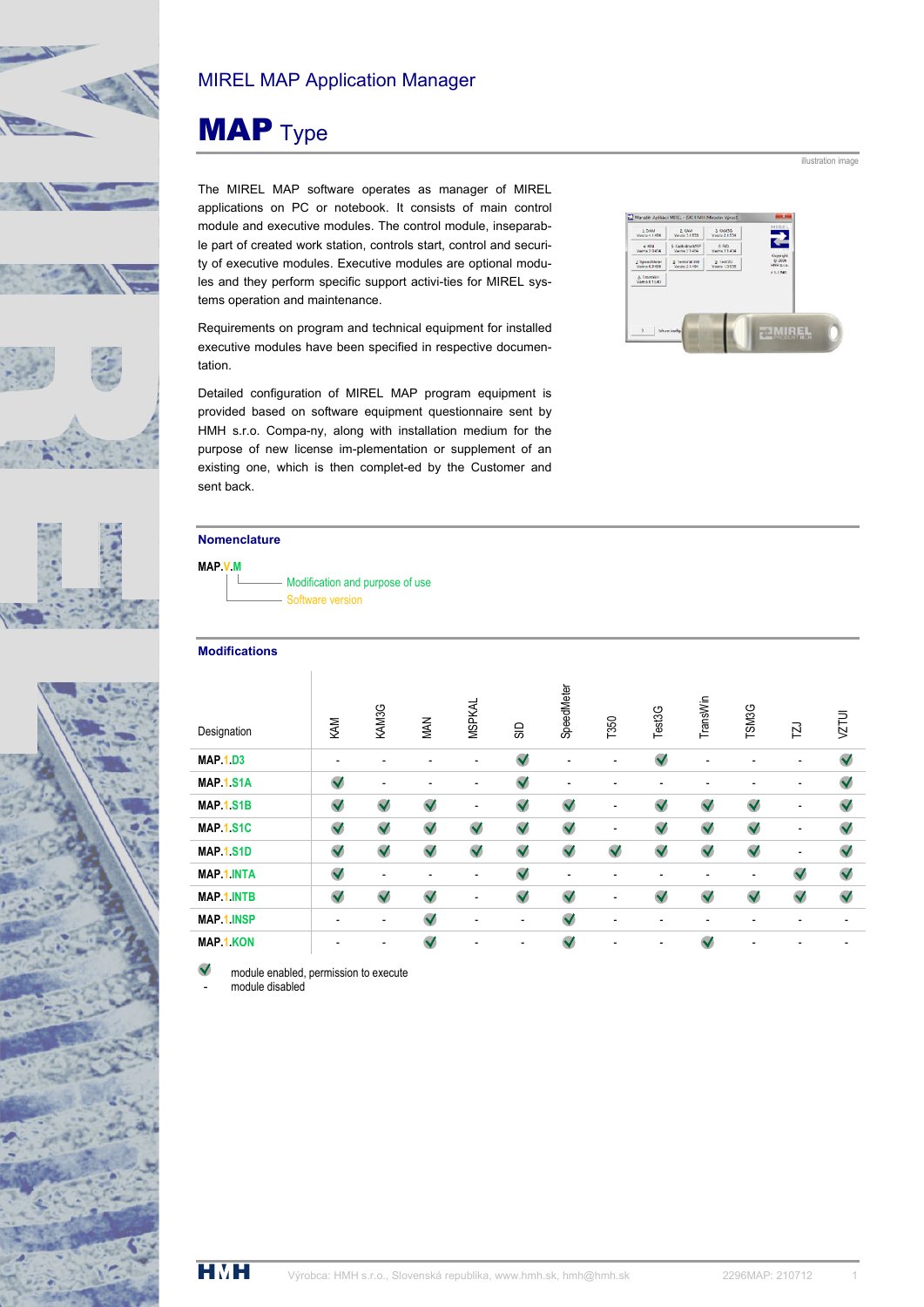#### **List of MIREL MAP Executive Modules**

| Designation     | Description                                                                            |
|-----------------|----------------------------------------------------------------------------------------|
| KAM             | Configuration of MIREL systems 2G                                                      |
| <b>KAM3G 1)</b> | Configuration of MIREL systems 3G                                                      |
| <b>MAN</b>      | Visualization and analysis of registered data of MIREL systems                         |
| <b>MSPKAL</b>   | <b>MIREL MSP Calibrator</b>                                                            |
| <b>SID</b>      | Identification of MIREL device software                                                |
| SpeedMeter      | Evaluation and archiving of data from MIREL RMI1 and MIREL BB (workplace MIREL ARKTUR) |
| T350            | Testing of MIREL system RS350                                                          |
| Test3G          | Testing of MIREL systems 3G                                                            |
| TransWin        | Data transmission from MIREL RMI1 and MIREL BB (workplace MIREL ARKTUR)                |
| TSM3G           | Visualization of MIREL 3G systems                                                      |
| TZJ             | Control for test device of MIREL TZJU basic units                                      |
| <b>VZTUI</b>    | Control MIREL VZT.4                                                                    |

1) The use with workplace KAM3GSET.1.A.

## **Specifications**

The catalogue sheet was prepared on the basis of the following specifications:

| No.             | Version | Title                                         |
|-----------------|---------|-----------------------------------------------|
| 974MAP          | 190205  | MIREL MAP User Manual                         |
| 975MAP          | 190205  | <b>MIREL MAP Installation Manual</b>          |
| 415RM1          | 000000  | <b>ARKTUR Operating Instructions</b>          |
| 547MAP          | 200923  | <b>KAM User Manual</b>                        |
| 851MSP          | 000000  | <b>MSPKAL Operating Instructions</b>          |
| <b>1442TZJU</b> | 200923  | <b>TZJU Operating Manual</b>                  |
| 1728M           | 201009  | <b>MIREL Software Equipment Questionnaire</b> |
| 1783MAP         | 180116  | Test3G User manual                            |
| 2309MAP         | 170616  | TSM3G User manual                             |
| 2418MAP         | 200710  | VZTUI User manual                             |
| 2658MAP         | 210112  | MAN v02 User Manual                           |
| 2578MAP         | 210113  | <b>KAM3G User Manual</b>                      |
|                 |         |                                               |